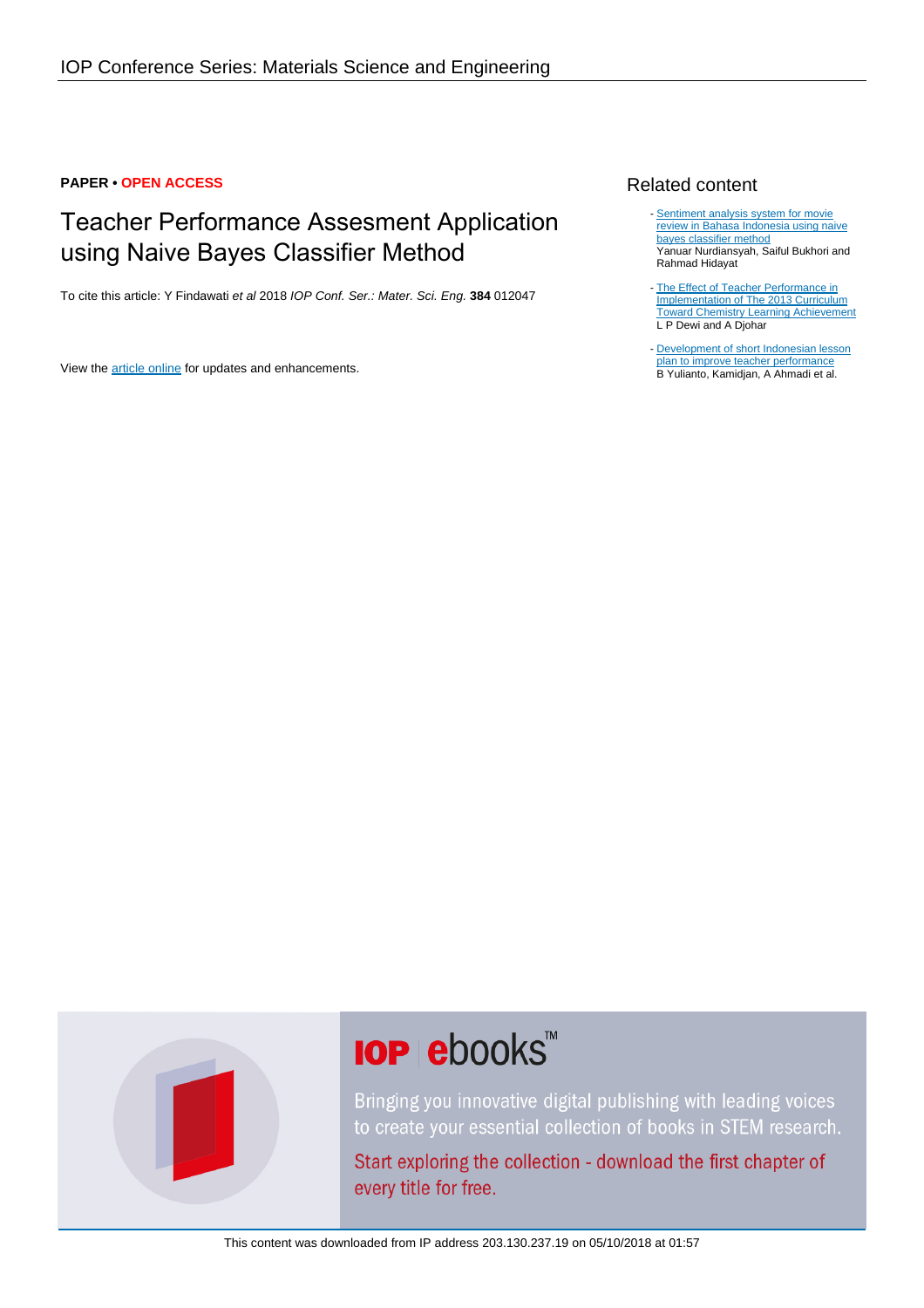# **Teacher Performance Assesment Application using Naive Bayes Classifier Method**

**Y Findawati1\* , C Taurusta<sup>1</sup> , I Widiaty<sup>2</sup> and A B D Nandiyanto<sup>3</sup>**

 Jurusan Informatika, Universitas Muhammadiyah Sidoarjo, Jl. Raya Gelam No. 250, Candi, Sidoarjo, Jawa Timur, Indonesia Family Welfare Education Department, Universitas Pendidikan Indonesia Chemistry Education Department, Universitas Pendidikan Indonesia

\*yulianfindawati@umsida.ac.id

**Abstract**. In this study to determine the classification of teacher performance feasibility is by using naive bayes Classifier method. The input data comes from teacher data SMPN 1 Jabon Sidoarjo. The teacher data sample will be used as training data and data testing. The Naive Bayes classifier is a simple probability classifier that applies Bayes's theorem.In this study, the feasibility assessment of teacher performance there are 8 criteria there are Service Orientation, Integrity, Commitment, Discipline, Cooperation, Teaching, Certification and Diploma. The output classification is the feasibility of teacher performance. The system is developed using under the programming language PHP and MySQL. Data used is 46 data which divided in two data that is training data as much 36 data and 10 data as test data. Tests on sample data with real data indicate the suitability of 90%.

#### **1. Introduction**

Teachers are an important element in the quality of education. To improve the quality of education required qualified and professional teachers. It is therefore necessary to assess the feasibility of teacher performance as an effort to improve the quality of education.

Teachers are an important element in school education. Teachers as professionals have a very important in achieving the educational vision of creating smart and competitive Indonesian people [3]. To be able to participate in the provision of quality education, then a teacher must meet the qualifications as stated in Law RI Number. 20/2003 on National Education System. Law Number 14/2005 on Teachers and Lecturers, and Government Regulation Number 19/2005 on National Education Standards stating that teachers are professional educators.

With the development of junior high school students from year to year continues to increase of course also encourages the development and improvement of educators needed. Improving the quality of educators is needed in the development of quality learning and teaching students. In achieving the quality of good education is strongly influenced by the performance of teachers in performing their duties so that teacher performance becomes an important demands to achieve educational success. The act of assessing teacher performance is one way of improving the quality of education.

In the study Sandi Fajar Rodiyansyah and Edi Winarko in 2013 with title Post Classification of Twitter Traffic Congestion Bandung Using Naive Bayesian Classification of the test results, the

1 Content from this work may be used under the terms of the[Creative Commons Attribution 3.0 licence.](http://creativecommons.org/licenses/by/3.0) Any further distribution of this work must maintain attribution to the author(s) and the title of the work, journal citation and DOI. Published under licence by IOP Publishing Ltd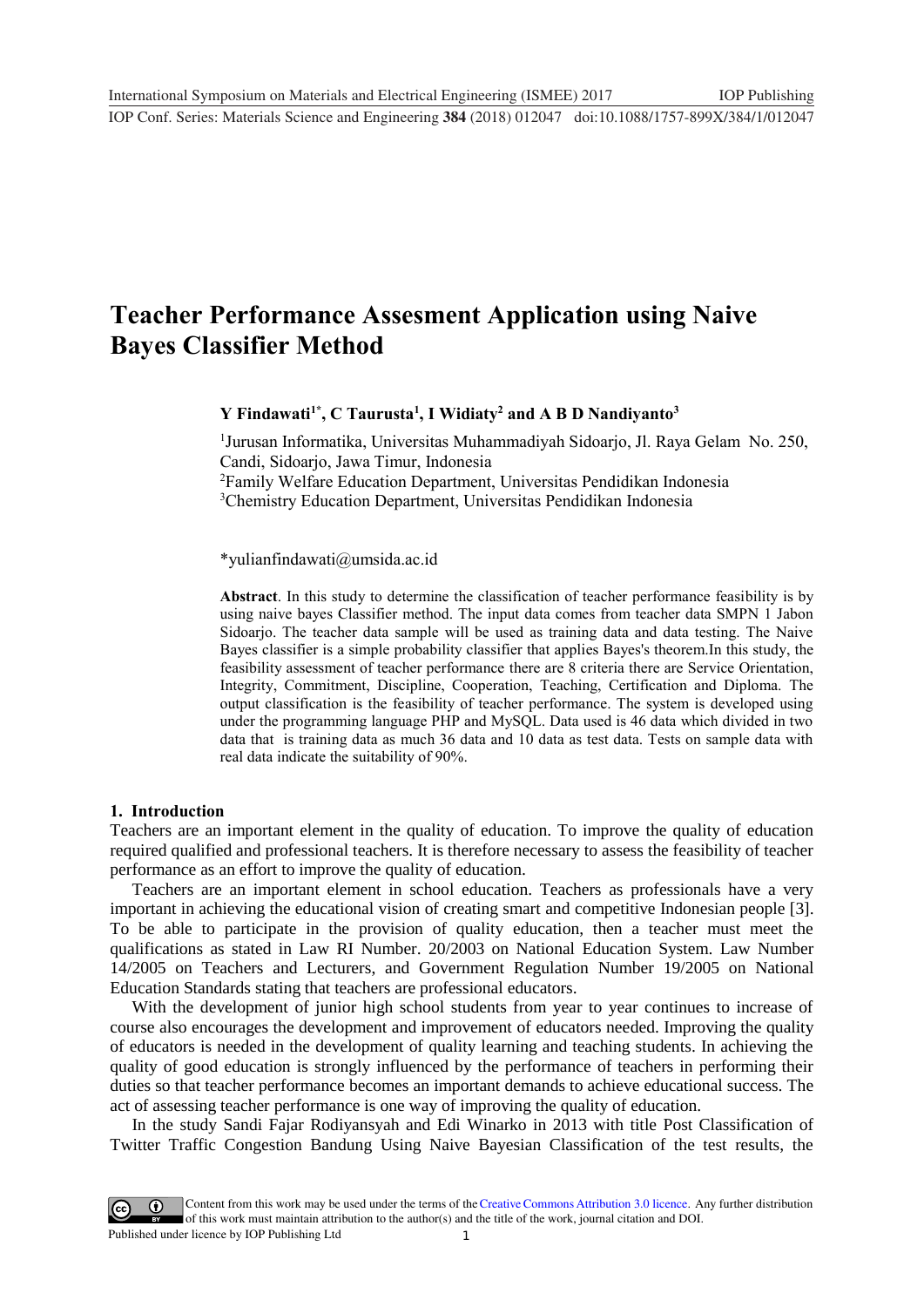application shows that the smallest accuracy value of 78% produced on the test with a sample of 100 and produce a high accuracy value 91.60% in the test with 13106 samples [7].

In the study Sri Kusuma Dewi in 2009 with the title of classification of nutritional status using naive bayes classification resulted that in this research, the NBC algorithm will be applied for measuring the human nutrient status by using anthropometry data as input system. The result of this research shows that NBC can solve this problem adequately. Research results shows total performance of this system as 93.2% [2].

Assessment of teacher performance feasibility there are 8 criteria that is Service Orientation, Integrity, Commitment, Discipline, Cooperation, Teaching Hours, Certification and Diploma. The performance appraisal will use the naive bayes classifier method which is a simple probabilistic based prediction technique with a strong independence assumption [5]. The case study of the feasibility assessment of the performance of this teacher is from SMP Negeri Jabon Sidoarjo addressed at Jalan Dukuhsari 01 Jabon village / District Jabon, District / Sidoarjo, East Java Province. The system is developed using the programming language PHP and MySQL. Data used as many as 46 data that is training data as much 36 data and 10 data as test data. The formulation of the problem based on the above background is How to develop teacher performance appraisal apps using the web based Naive Bayes Classifier method.

#### **2. Experimental Method**

Data mining is the mining or discovery of new information by searching for patterns or rules of some very large data [1]. Data mining is also referred to as a series of processes to explore the added value of knowledge that has been unknown manually from a data set [6]. Data mining, often referred to as knowledge discovery in database (KDD). KDD is an activity that includes the collection, use of data, history to find regularities, patterns or relationships in large data sets [8].

Naive Bayes Classifier is one of the algorithms in data mining techniques that apply bayes theory in classification. Bayes's decision theorem is a fundamental statistical approach to pattern recognition. Naive Bayes is based on the simplifying assumption that attribute values are conditionally independent when given an output value. In other words, given the value of output, the probability of observing collectively is the product of the individual probability. By entering equation 1 to equation 2 we will find the approach used in NBC.

$$
P(a_1, a_2, a_3, \dots, a_n \mid V_j) = \prod P(a_i \mid v_j)
$$
\n(1)

$$
V_{NB} = \arg \max_{\mathbf{v}_j \in V} P(V_j) \prod P(a_i | \mathbf{v}_j)
$$
 (2)

 $V_{NB}$  : the output value of naive bayes classification results  $P(a_i|v_i)$  : the ratio between nc / n, where nc is the amount of training data for  $v = vj$  and  $a = ai$ ; and n is the total possible output.

#### **3. Results and Discussion**

In this research will be used Data training and data testing. Data will be used as mining and testing process, in the form of parent data sample and teacher data SMPN 1 Jabon. This data has attributes of Service Orientation, Integrity, Commitment, Discipline, Cooperation, Teaching, Certification and Diploma. The research stages from finding literature studies about naive bayes and teacher performance assessments, after which identify problems and collect teacher performance data. Then performed data cleaning by eliminating noise and inconsistent and irrelevant data which continued the selection of data used which then combined into data with the appropriate format and select the data set to be used for research. Then proceeded to analyze the case study using the naive bayes method.

The test is done on 37 data. Position = teacher; service orientation = good enough; integrity = good enough; commitment = good; discipline = good; cooperation = good; hours of teaching = excellent; certification = yes; employment status = pns, then how are predictions for teacher performance feasibility?

The calculation steps are as follows: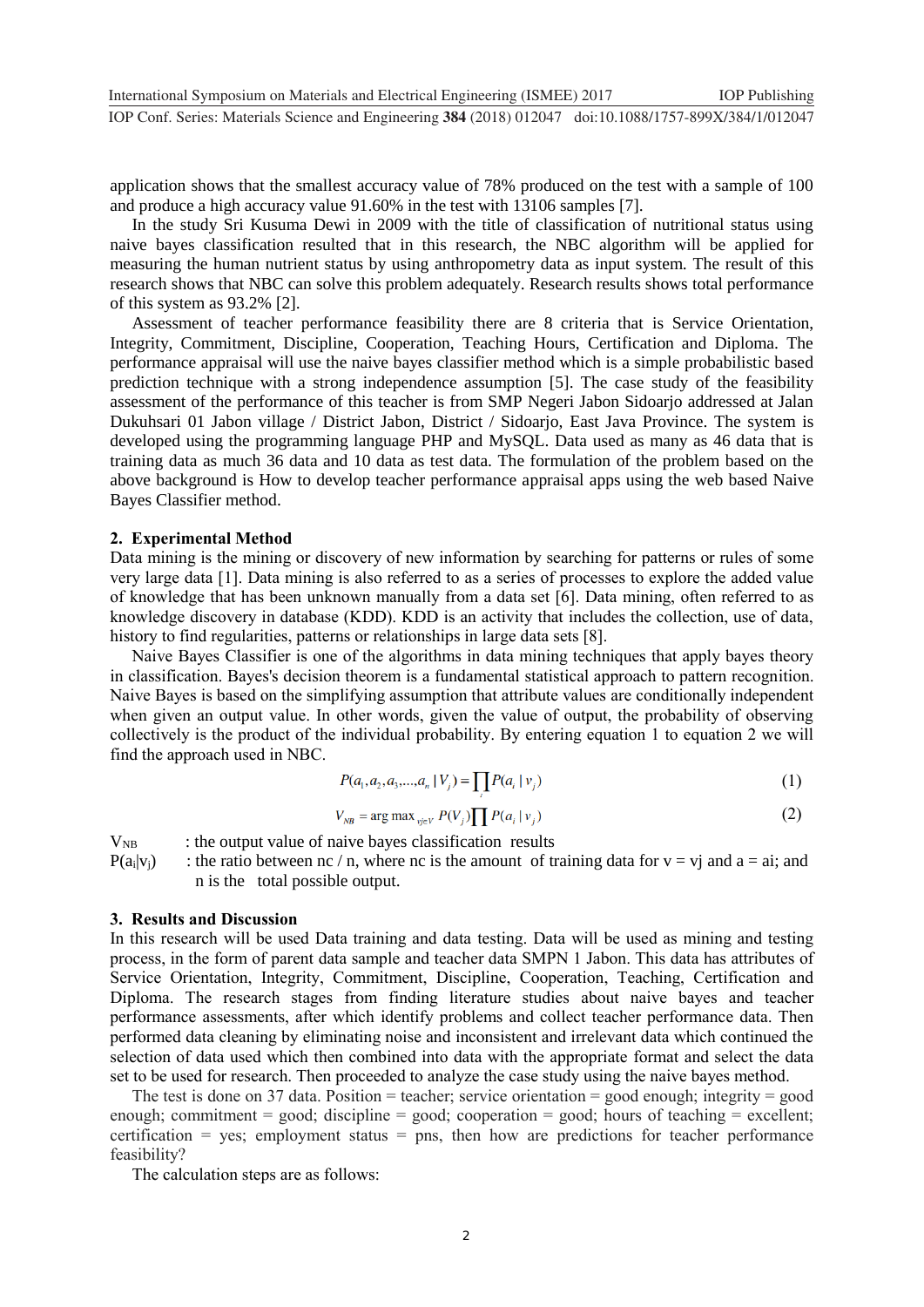$P$  (Performance = Yes) = 0.75 P (Performance  $=$  no)  $= 0.25$ Complete  $P(X | H)$ : p (orientation = good enough | Feasibility =  $Yes$ ) =  $5 = 0.1851$ P (Orientation = good enough | Feasibility =  $No$ ) = 6 = 0.6667 Complete  $P(X | H)$ : p (integrity = good enough | Feasibility =  $Yes$ ) = 2 = 0.07407 P (integrity = good enough | Feasibility =  $No$ ) = 3 = 0.33333 Complete  $P(X | H)$ :  $p (Commitment = good | Feasibility = Yes) = 17 = 0.6296$ P (Commitment = good | Feasibility =  $No$ ) = 5 = 0.55556 Complete  $P(X|H)$ :  $p$  (Discipline = good | Feasibility = Yes) =  $9 = 0.33333$ P (Discipline = good | Feasibility =  $No$ ) = 2 = 0.22222 Complete  $P(X | H)$ :  $p (Cooperation = good | Feasibility = Yes) = 19 = 0.70374$ P (Cooperation = good | Feasibility =  $No$ ) = 9 = 1 Complete  $P(X | H)$ : p (teaching hours = Very good | Feasibility = Yes) =  $19 = 0.70$ P (teaching hours = Very good | Feasibility =  $No$ ) = 9 = 1 Complete  $P(X | H)$ :  $p$  (Certificate = yes | Feasibility = Yes) = 27 = 1 P (Certificate = yes | Feasibility =  $No$ ) = 8 = 0.8889 Complete  $P(X | H)$ :  $p$  (Status = pns | Feasibility = Yes) = 27 = 0.931 P (Status = pns | Feasibility =  $No$ ) = 9 = 1  $p(X \mid Feasibility = Yes) = 0,0015$  $p(X | Feasibility = No) = 0,0216$  $p(X \mid Feasibility = Yes) P (Feasibility = Yes) = 0.0011$  $p(X | Feasibility = No) P (Feasibility = No) = 0.0054$ 

So the prediction of feasibility from teacher with criteria service orientation = good enough, integrity = good enough, commitment = good, discipline = good, cooperation = good, hours of  $teaching = excellent, certification = yes, employment status = pns is not feasible.$ 

Implementation of the application can be seen in the following forms. Figure 1 **s**hows Login Form. Login administrator is a process to access data mining application determines the best teacher performance by entering User Admin username and password.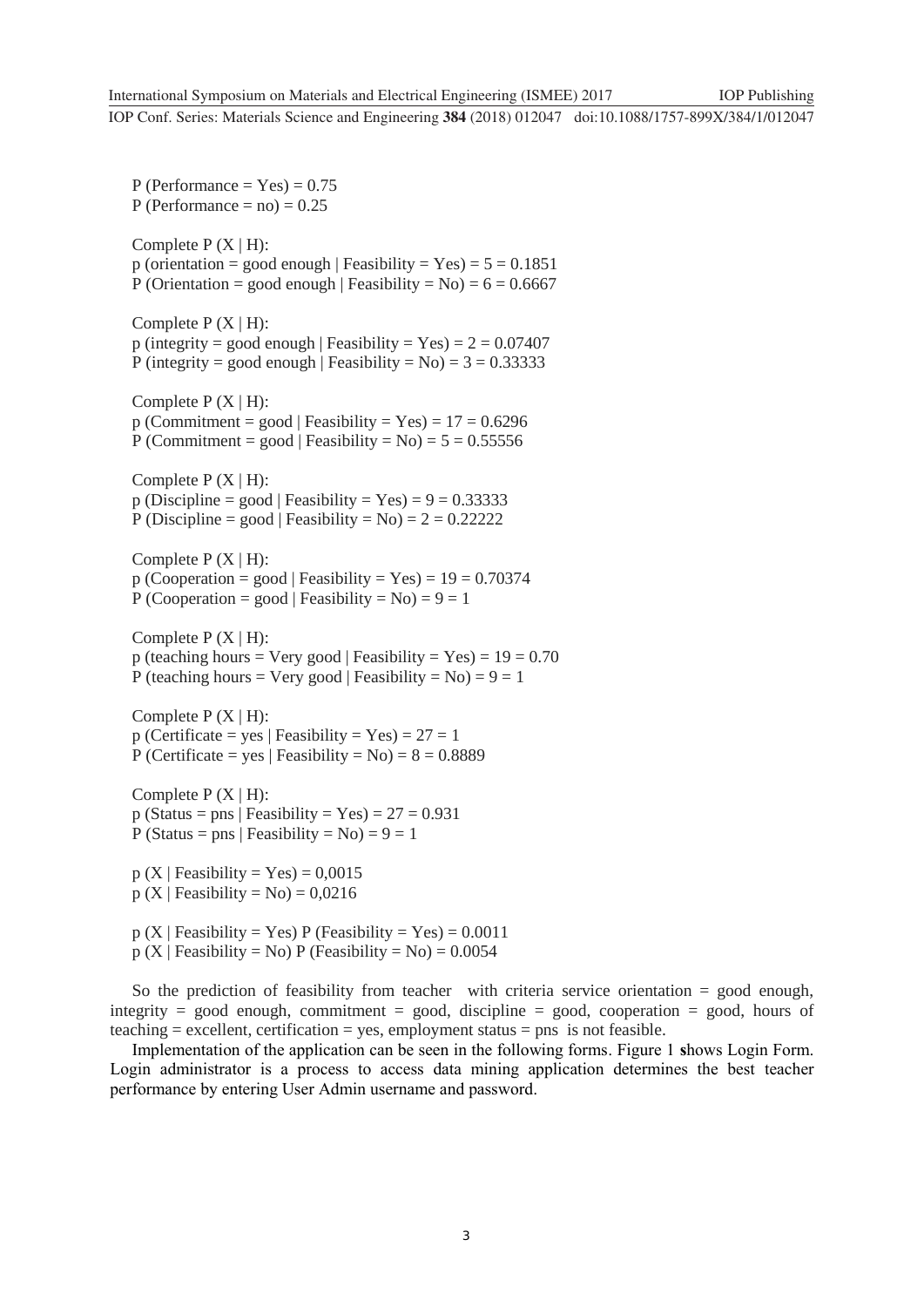| / Log In | $-$ XAMPP 183<br>$\,$ $\,$                                  | $x +$                |                                                                                                                                                               | <b>SCHOOL SHOW</b> |
|----------|-------------------------------------------------------------|----------------------|---------------------------------------------------------------------------------------------------------------------------------------------------------------|--------------------|
|          | Yandex 23 E C < a localhost/kineja_guru_c45/admin/index.php |                      | $\widehat{D}\widehat{\varphi}\ \mp\ \widehat{\mathbf{C}}\ \ \Big \ \widehat{\mathbf{R}}\Big\rangle =\widehat{A}\widehat{\varphi}\widehat{\varphi}\mathrm{er}$ | ♪口白+弁三             |
|          |                                                             |                      |                                                                                                                                                               |                    |
|          |                                                             |                      |                                                                                                                                                               |                    |
|          |                                                             |                      |                                                                                                                                                               |                    |
|          |                                                             | Log In Administrator |                                                                                                                                                               |                    |
|          |                                                             | Username             |                                                                                                                                                               |                    |
|          |                                                             | Password:            |                                                                                                                                                               |                    |
|          |                                                             |                      |                                                                                                                                                               |                    |
|          |                                                             | Log In               |                                                                                                                                                               |                    |
|          |                                                             |                      |                                                                                                                                                               |                    |
|          |                                                             |                      |                                                                                                                                                               |                    |
|          |                                                             |                      |                                                                                                                                                               |                    |
|          |                                                             |                      |                                                                                                                                                               |                    |

**Figure 1.** Login Form.

Figure 2 shows Form Manage Teacher data. In this form the user can input teacher data as desired. The system will be automatically input as training data. The system is also directly inputted with the decision.

| Penentu Keputusan                                    |
|------------------------------------------------------|
| Home / Penentu Keputusan                             |
| <b>Input Data</b>                                    |
| : Agus Pujiono, S.Pd.M.Si. - 196910221990011002<br>÷ |
| : Guru<br>$\overline{\phantom{a}}$                   |
| $: 82 - 91$ $\star$                                  |
| $: 82 - 91$ $\star$                                  |
| $: 82-91$ $\star$                                    |
| $: 82 - 91$ $\star$                                  |
| $: 82-91$ $\star$                                    |
| $\mathbf{S}$ >=6 $\rightarrow$                       |
| : Belum -                                            |
| $:$ GTT $\star$                                      |
| $:$ S1 $\star$                                       |
|                                                      |

**Figure 2.** Form Manage teacher data.

Figure 3 shows Homepage thats contains the menus that will run on the data mining process from the teacher data input to the teacher performance feasibility calculation.

| Log Out               | Aplikasi penilaian kinerja guru menggunakan metode naive bayes |                                                  |                          |  |  |  |  |  |
|-----------------------|----------------------------------------------------------------|--------------------------------------------------|--------------------------|--|--|--|--|--|
| <b>Selamat Datang</b> |                                                                |                                                  |                          |  |  |  |  |  |
|                       | a<br>Data guru                                                 | ₩<br><b>Proses Mining</b>                        | Perhitungan              |  |  |  |  |  |
|                       | ÷<br>Kinerja » Proses Kinerja                                  | $\blacktriangle$<br>Kinerja » Tabel Perbandingan | Kinerja » Tabel Penlaian |  |  |  |  |  |

**Figure 3**. Homepage.

Figure 4 shows Calculation form. On this calculation menu page, the system automatically calculates the existing training data input and the system also calculated in accordance with the naive Bayes algorithm.